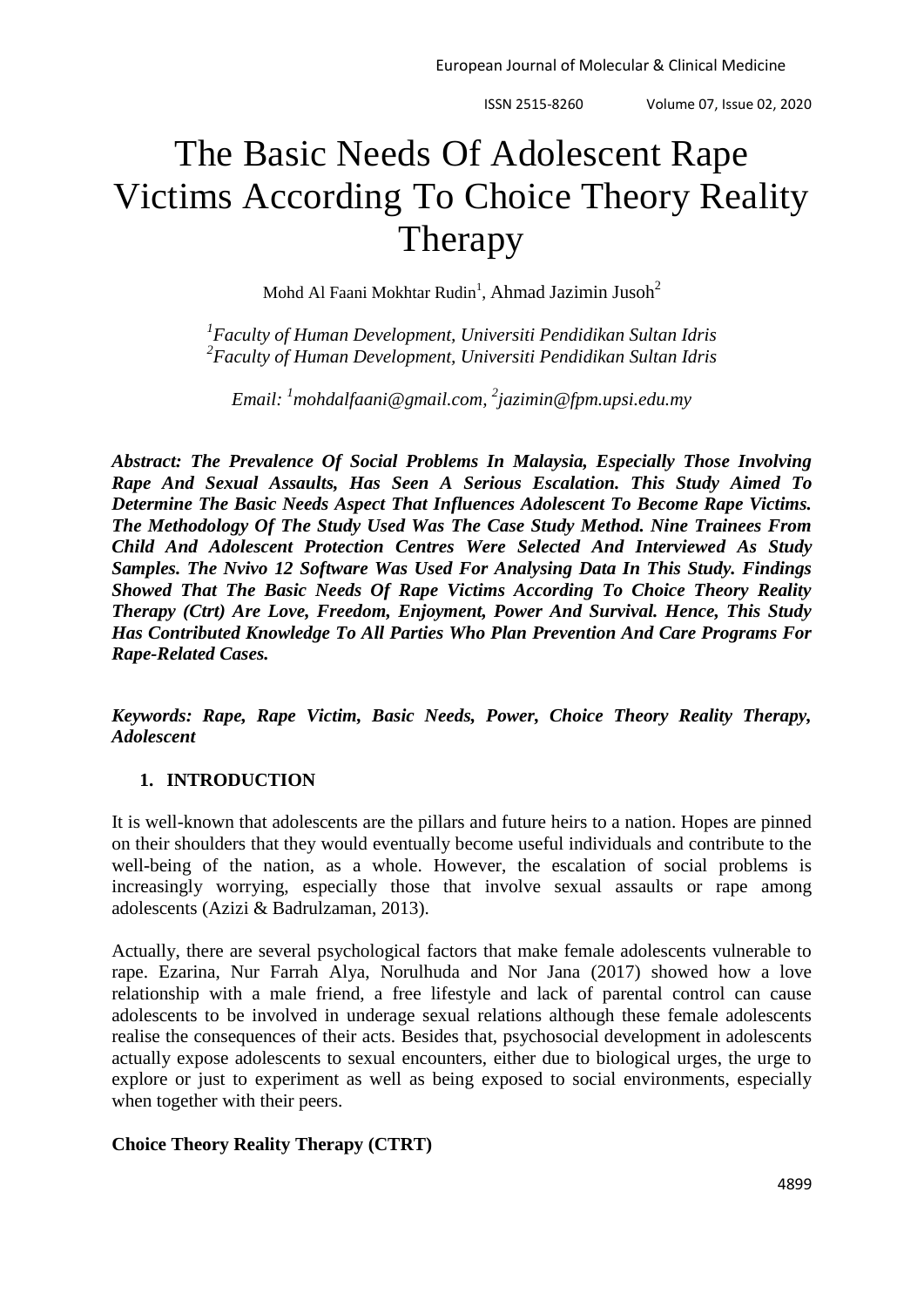CTRT is a theory that explains human behaviour and offers a way for improving relationships and overall well-being (Glasser, 1998). This approach emphasises that humans have freedom, can make decisions and are responsible for those decisions. According to Glasser (1998), the CTRT concept is relevant but different. Choice Theory was developed from Reality Therapy and it"s a set of ideas about human behaviour based on how individuals build or form their basic needs (Hale & Sindlinger, 2017).

When understanding rape and sexual assaults, Choice Theory Reality Therapy (CTRT) is a formidable counselling theory that explains human behaviour. According to this theory, human behaviour is driven by internal desire and motivation to fulfil basic needs (survival, love and a sense of belonging, power, freedom and fun). Human behaviour becomes problematic when humans choose an irresponsible way to overcome personal conflict, which arises when an individual"s desire (quality world) is different from what is actually obtained (perceived world). The approach in this theory assumes that negative human behaviour stems from the failure of an individual"s personality, which is when an individual fails to fulfil basic needs in a responsible manner, leading to despair and always denying the failure in order to reduce the pain (Esa, 2011).

Thus, from the CTRT perspective, human behaviour is usually formed due to effects of an individual"s desire that is formed based on fulfilment of the five basic human needs, namely the need for love and a sense of belonging, power, happiness and fun, freedom and independence as well as safety and survival. Basically, humans possess five fundamental needs, however, how each individual fulfils the need differs (Glasser, 1998).

Glasser (1998) also asserted that all forms of behaviour are intentional. The behaviour produced is the best attempt at that time based on the knowledge and skill possessed in order to fulfil the basic needs of an individual. This need expands in tandem with time and becomes part of human genetic structure. The urge to fulfil these needs is the impetus for each human behaviour until someone is involved in rape or sexual assault, either as the perpetrator or the victim.

## **Statement of the Problem**

The statistics of rape cases involving a victim under the age of 16 years old from the year of 2010 to 2017 in Malaysia (not including incest) is very terrifying, where almost 2500 to 3000 cases reported each year and Selangor recorded the highest number of rape cases as compared to other states. The most worrying is that, there are children under the age of 12 years old (seven percent since 2013) who can be classified as rape victim (Ezarina et al., 2017).

Therefore, rape cases are mostly occurring among the teenagers. In some cases, the rape victim is forced to do it and also, there are cases where underage rape victims are on mutual consent and basis of love in accordance to section 376 of the Penal Code (Ezarina et al., 2017). In addition, there are victims who are willingly to perform sexual activities with different partners or known as random sex (Kamarul Azmi, 2017). Mohammad Aziz Shah (2004) said, incidents of rape are no longer limited to the act of raping and invading their dignity alone, but it also includes the acts of sodomising, doing extreme obscenity, torturing the victims and killing the victims.

However, there are several factors that cause women, mainly adolescents, to easily become victims of rape or sexual assaults; hence, this study feels that studies pertaining to the basic needs of adolescent rape victims should be initiated and implemented. This study had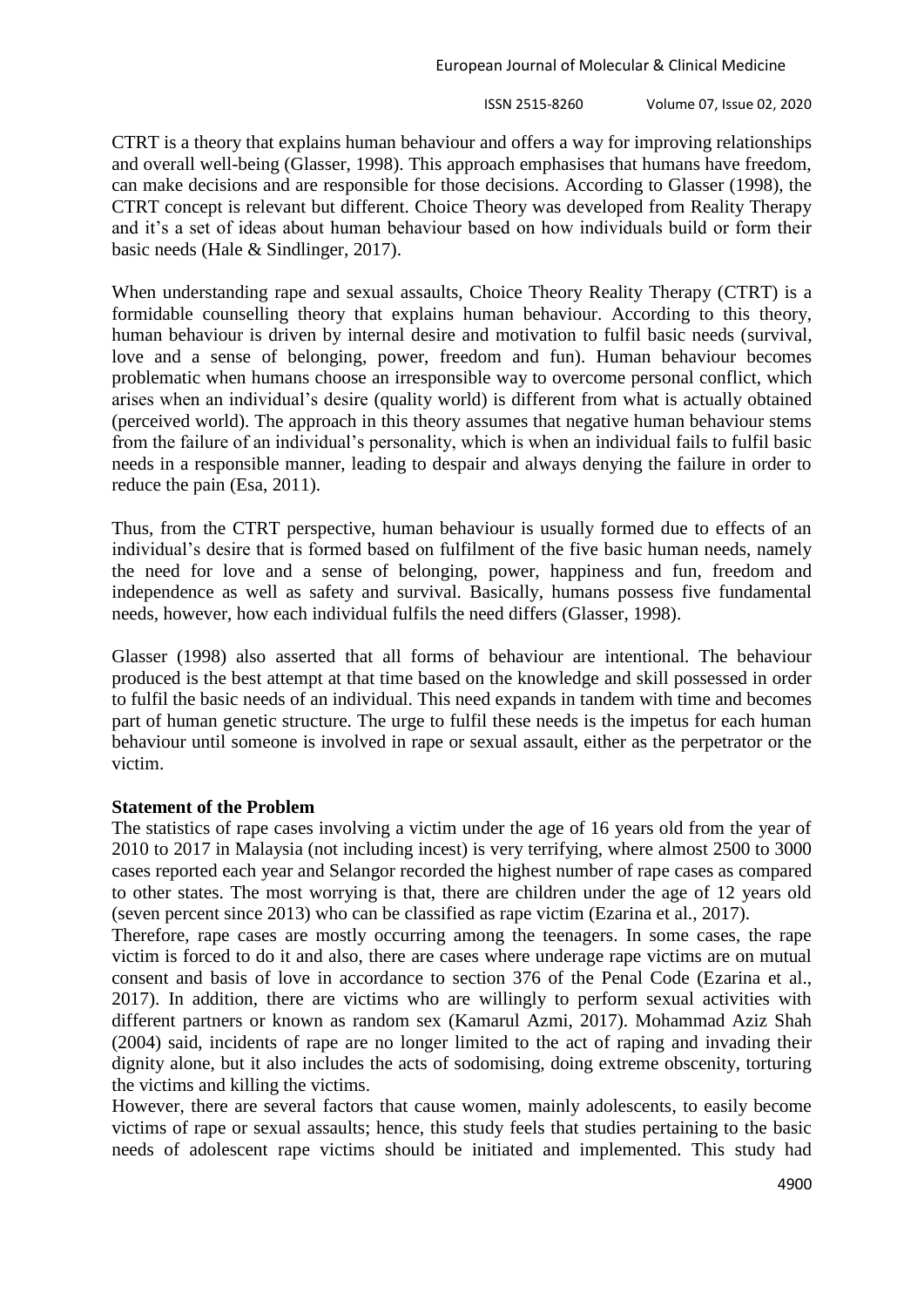ISSN 2515-8260 Volume 07, Issue 02, 2020

examined five basic needs based on CTRT that could drive adolescents to become rape victims.

## **Research Objective**

The objective of this study was to identify the aspects of an adolescent rape victim"s basic needs according to Choice Theory Reality Therapy (CTRT).

# **2. METHODOLOGY**

## Framework of the Study

This study had used the qualitative approach and case study design. The case study was descriptive and explanatory in form, whereby it explored the psychological patterns of adolescent rape victims in order to understand the process of how the rape afflicts these victims. According to Yin (2003), a descriptive form of case study provides an overall picture of the phenomenon that is to be studied in its context. Whereas, the explanatory form of case study tries to present data that explains the relations between the cause and effect of a phenomenon, which is to explain what causes a certain effect to be produced (Ahmad Jazimin, 2008).

## Sampling

The samples in this study were chosen using the purposeful and convenience sampling methods in order to collect qualitative data in stages (Merriam 2001). The participants (n=9) were adolescent rape victims staying in a Protection Centre managed by the Department of Social Welfare (JKM). Therefore, based on participants' confessions and their registration records, the study managed to ascertain that these participants were actual adolescent rape victims because all these victims had made police reports or were referred by various hospitals.

## Research Instrument

As for this study, the researcher played the role of the main instrument; thus, the research tools used to obtain information and qualitative data were interviews, observations and document analysis, which was then analysed using the NVivo 12 software. According to Yin (2003), the three tools for collecting qualitative data were enough to perform data triangulation in this case study. Thus, the study prepared interview questions to be posed to participants and then the researcher obtained as much information possible through observations and document analysis.

# Data Collection Procedure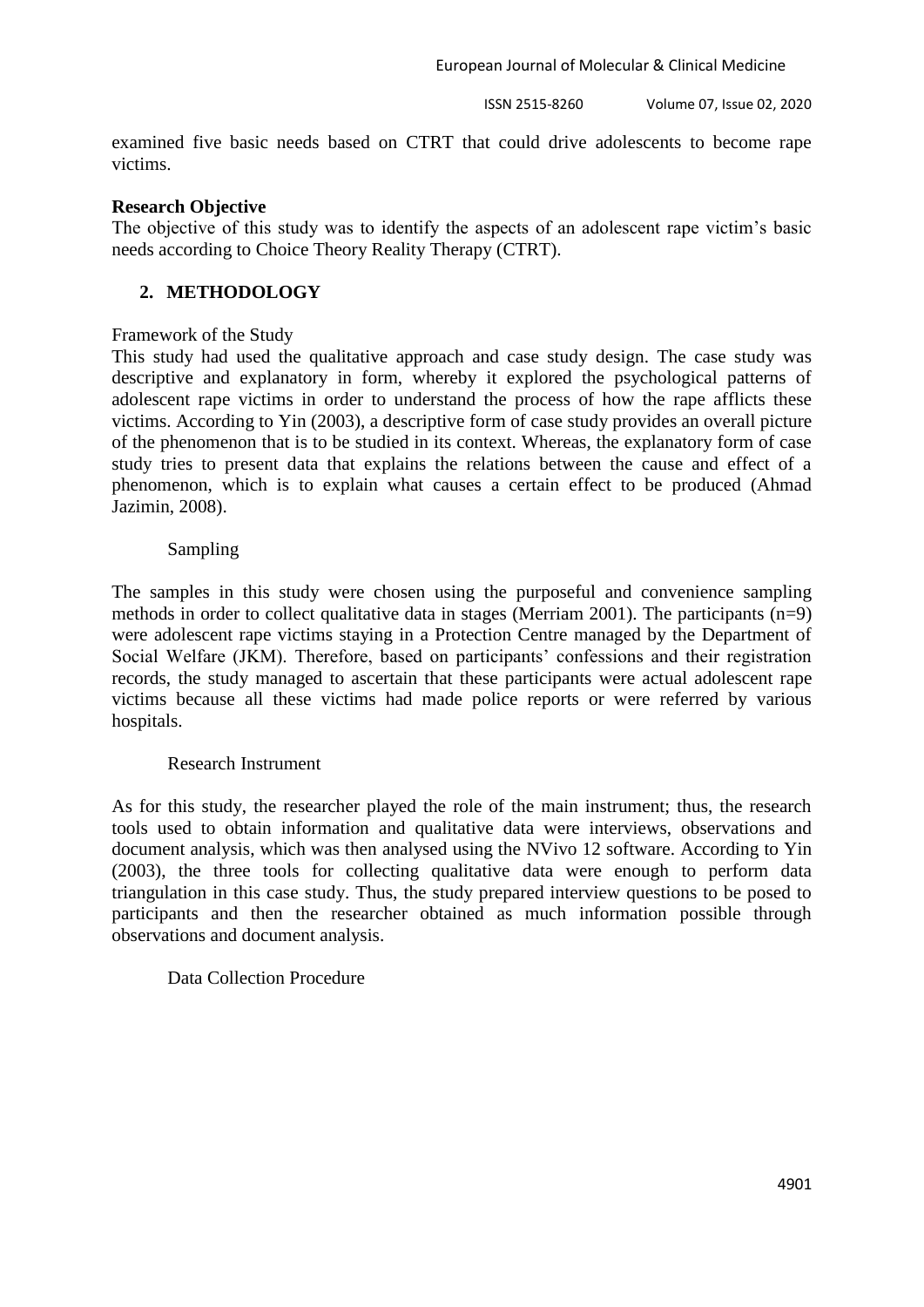

Diagram 1 Steps Involved in the Data Collection Process.

According to Diagram 1, this study was based on the established research procedures to ensure the objectives of the study are achieved. The procedure starts by obtaining written approval from the Department of Social Welfare and then the interview protocols are built to collect data and information from the participants of the study. The interview protocols are important as it acts as a guide to ensure the interview is carried out systematically and in a proper manner.

The second procedure begins when the study identifies suitable participants and the interview sessions are carried out individually. The interview would provide useful information that has a significant impact on the findings of the study.

The third procedure is the observation, which is carried out at the location of the study. The observation allows the study to look at the behavioural and relationship patterns that exist among participants of the study.

The fourth procedure refers to the review and analysis of pertinent documents related to counselling session reports, participant"s registration reports, review of police and hospital reports about the participants, which are meant to obtain accurate information. When all the necessary information in complete, the data was then analysed using the NVivo 12 software and the findings were reported.

# **Research Findings**

This study had analysed qualitative data involving nine case study participants. Five basic needs of rape victims were identified, namely love and belonging, freedom, fun, power and survival.

Love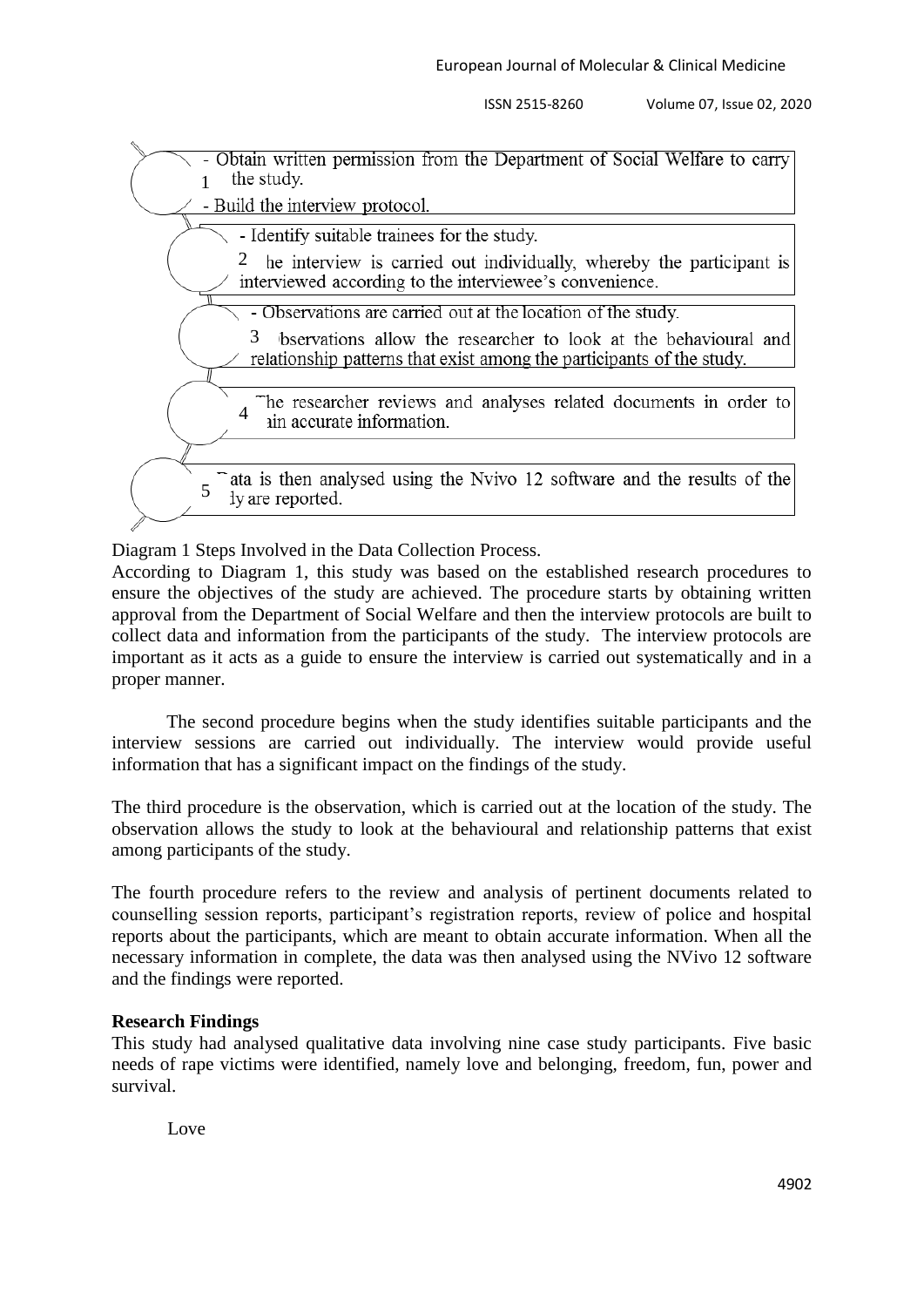ISSN 2515-8260 Volume 07, Issue 02, 2020

The first basic need that influences an adolescent rape victim is love. An analysis of rape patterns related to love was summarised into three main sub-themes, such as partner's love, family love and mutual feelings of love between partners. According to an in-depth analysis of interview data, document analysis and counselling sessions, it was found that seven out of nine participants in this study had become rape victims due to aspects such as partner"s love, family love and mutual feelings of love between partners. For example, based on registration records and reports by psychologists, most participants loved their male partners very much so much so that they allowed themselves to be repeatedly raped and eventually becoming pregnant. The participants in this study had consented to that action because they were very susceptible to blandishment and promises from their partners. Following are several excerpts from the transcript that represent the partner's love factor.

Reference 1 - 0.26% Coverage

"Then when I was 14 years old, **we began to make love. After that he promised he would take care of me if I did it with him**" Code: P1/PKD/SYG/TL

Reference 2 - 0.57% Coverage

"**Ehmm.. I, I first started to love him (aha)**. **Oooh I started to love him since he first raped me.** Well I did it with him, but I did not do it frequently. About once a month". Code: P7/PKD/SYG/TL

Reference 2 - 0.82% Coverage

"I do not know. **About love like that**. He is normal, a normal guy. **He loves me a lot. No matter what I do, he does it too**". Code: P9/PKD/SYG/TL

Besides that, several factors such as the lack of love in the family, a loose family relationship, divorced parents, lack of love by the father and an unhappy family surrounding, had driven the participants of this study to seek love and happiness outside the home together with their boyfriends. Following are several excerpts from the interview transcript concerning P1.

Reference 1 - 0.65% Coverage

"Not much. Because with my mother, I was close to her since I was small. Because mom and dad had separated. **So, I lacked his love and that is why I desire love from other men**. Meaning that I did not receive love from my father, so I get love from other men, which is him"

Code: P1/PKD/SYG/KG

Reference 2 - 0.17% Coverage "No, **because I did not receive love from the family**, so I enjoy doing that" Code: P1/PKD/SYG/KG

Although most participants did not voluntarily submit to rape for the first time it happened, seven participants in this study stated that they voluntarily or mutually agreed to have sexual relations during the subsequent rape event. Participants stated that subsequent sexual encounters were mutual agreed upon after they failed to control their sexual urge when blandished and enticed by their boyfriends. Following is an excerpt from the interview with them.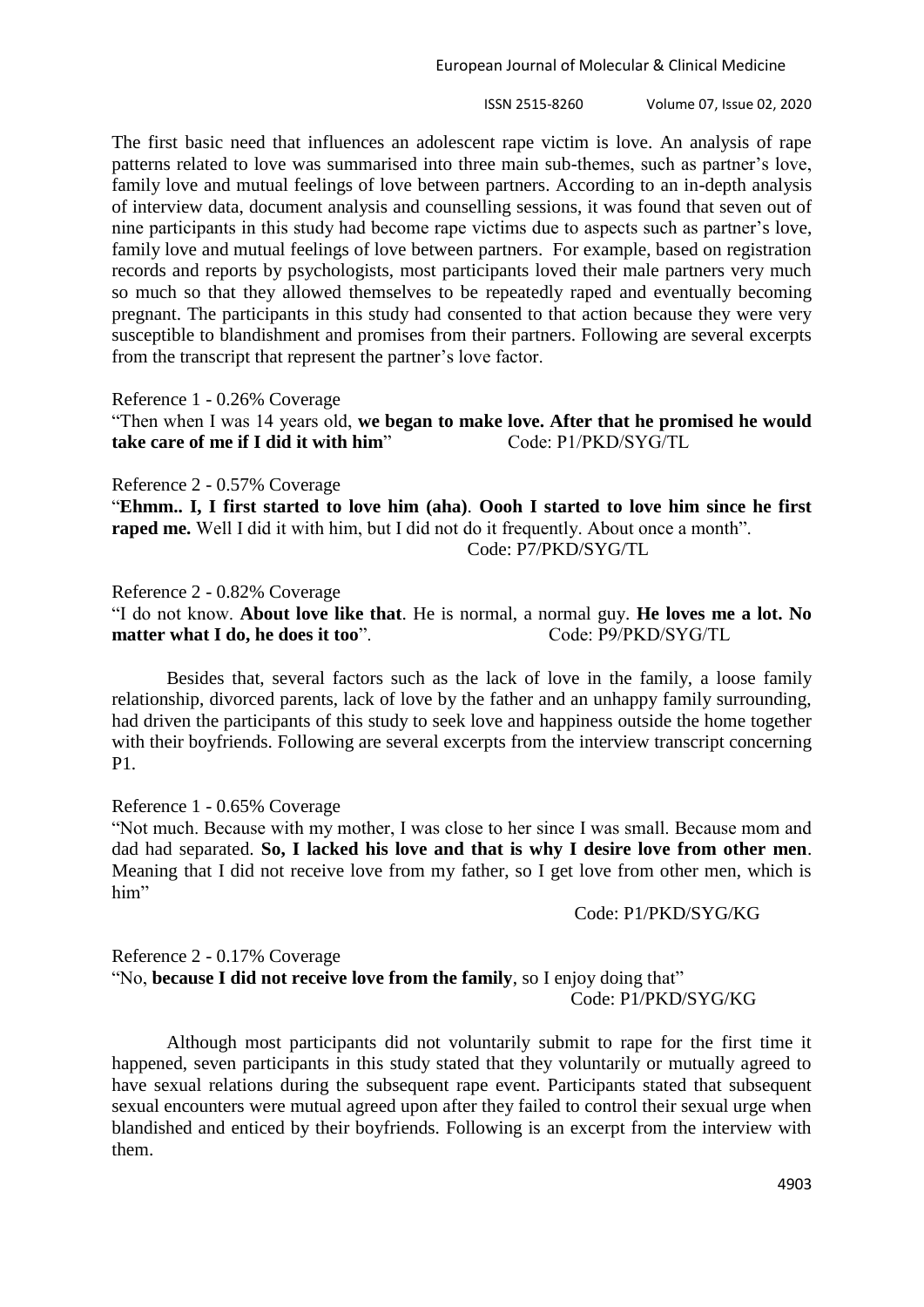#### Reference 1 - 0.29% Coverage

"After that I forgave him. After that **for the second time, I gave in every time he asked for it**, until now, then I became pregnant"

#### Code: P1/PKL/DS/SSS

#### Reference 1 - 0.20% Coverage

"After **he enticed me**, I told him I did not want to do it and all that, well. **Perhaps you can say I submitted voluntarily**" Code: P6/PKL/DS/SSS

#### Freedom

The second basic need that influences adolescent rape victims is the factor of freedom. Based on data triangulation there were two sub-theme categories, namely freedom from the family and family control. This sub-theme includes the level of freedom given to adolescent children and the level of control exercised by parents on their children. Seven participants in this study opined that they desired freedom itself as well as freedom from family control. Following are several excerpts from the transcript representing the sub-theme "freedom from the family and family control'.

#### Reference 1 - 0.41% Coverage

"Yes**, to get freedom**. I can go out. As usual I can meet XXX and I had to walk a little to other places. But now he can fetch me at the front of my house (meaning), my mother accepts him" Code: P1/PKD/KBB/KDK

Reference 2 - 0.71% Coverage

"No, it was not like that. (Then, what happened?), I started doing it in Standard Six but not often. After I came to know him and all that and used to hang-out with him, **my parents gave me the freedom and what not,** I started to play around with the stuff. The urge frequently came and increased, so I did not care much"

## Code: P4/PKD/KBB/KDK

#### Reference 4 - 0.36% Coverage

"Now I do it voluntarily but the first time I did it, I was raped and forced to do it, **my family was overly protective, because they were afraid that thing would happen again**, but I was rebellious. Like I wanted to run away" Code: P1/PKD/KBB/KK

## Reference 3 - 0.54% Coverage

"**Because before this I was overly protected**. I could not even go out with my friends, I could do nothing, that is why I was stubborn, I went out anyway"

Code: P2/PKD/KBB/KK

Reference 1 - 0.55% Coverage

"**Yes, somethings I was like shackled or overly protected** (for example?) For example, I could not leave the house, I went out anyway" Code: P5/PKD/KBB/KK

#### Fun

The third basic need is fun, which is divided into four sub-themes, namely obtain appreciation, satisfied sexual relations, obtain entertainment and happiness and the urge to try. The urge to fulfil the need for enjoyment had driven four out of nine participants to become rape victims. For example, P1 had sexual relations to fulfil the need for enjoyment by obtaining the appreciation from their boyfriends. Following is an excerpt from the interview with P1.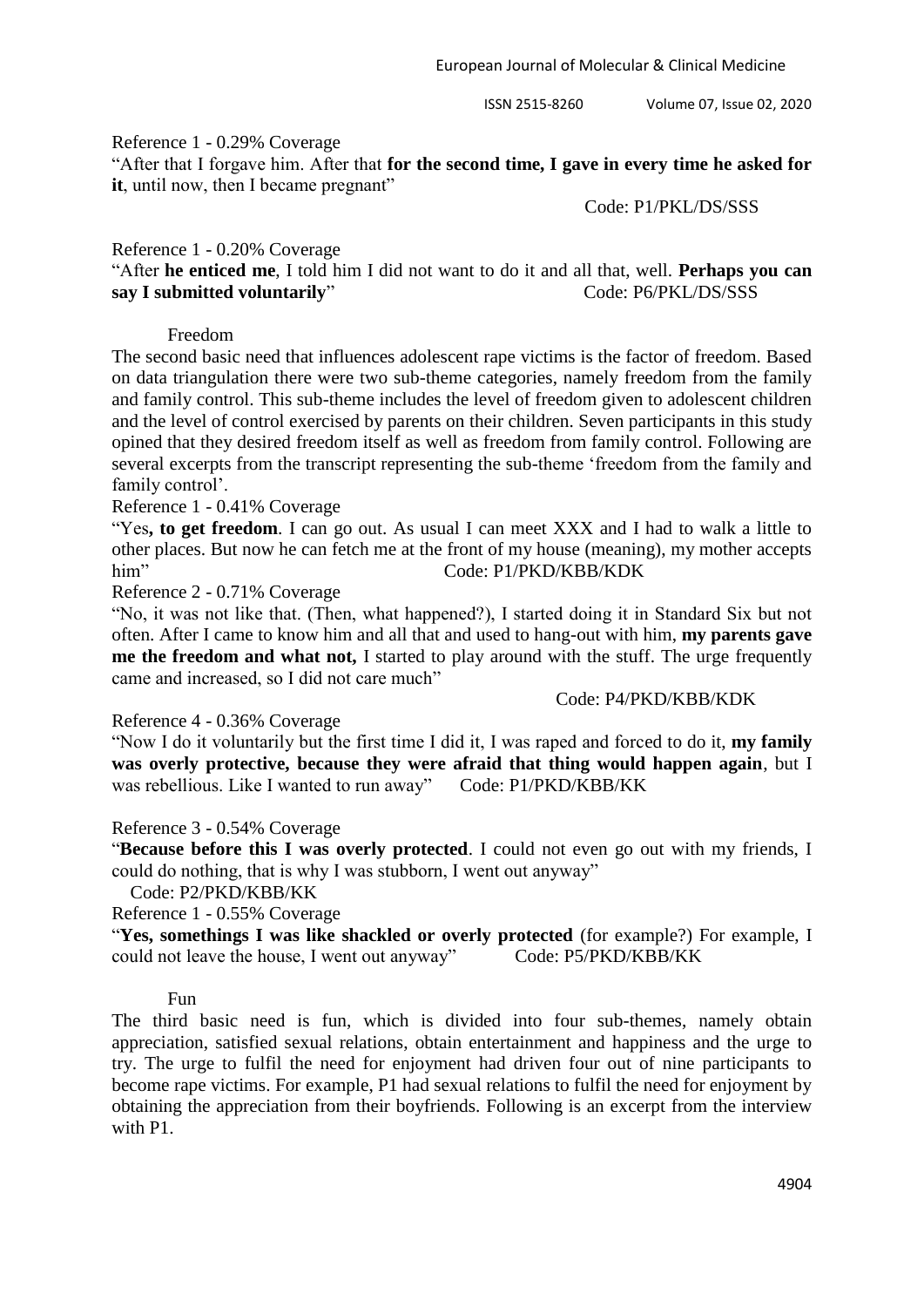Reference 1 - 0.25% Coverage

"Hence, when I ask from my parents it would be difficult to get it. **When I ask from him, he always gives what I want**" Code: P1/PKD/KSN/DP

Reference 2 - 0.42% Coverage

"**He said if I did that, he would give what I wanted**. Like I wanted a mobile phone (he gave it) yes. He gave it. Like a dress, if we go shopping, he pays for all of it. Meals and all that" Code: P1/PKD/KSN/DP

In addition, P1 also stated that P1 obtained enjoyment and satisfaction when having sexual relations with her boyfriend. Following is the excerpt from the interview with P1 regarding the satisfaction of having sexual relations.

Reference 1 - 0.35% Coverage

"**Yes, I wanted to enjoy myself. Like to enjoy, enjoy with him**. It is boring when there is nothing to do, **I remember things like that. Want to enjoy it, to enjoy it (Yes I wanted to enjoy it**)" Code: P1/PKD/KSN/KHS

Reference 2 - 0.15% Coverage

"**I feel satisfied, I feel relieved, I satisfy my urges with him.** Like that"

Code: P1/PKD/KSN/KHS

Besides that, three participants stated that they felt happy when they were together with their friends or boyfriends, especially when having sexual encounters. In addition, the attraction of enjoyment outside the home tends to draw these adolescents towards these sorts of activities. Following are excerpts from the interview with these adolescents.

Reference 2 - 0.08% Coverage

"Maybe at **that time I just wanted to enjoy**" Code: P6/PKD/KSN/HK

Reference 2 - 0.64% Coverage

"Like before, **I want the freedom of enjoyment like that**, but I am like this now, **I think when I get out, I want the joy of having my own income, I do not want to burden my parents**. If I want to buy something, be it with my own money, like that"

Code: P4/PKD/KSN/HK

Reference 1 - 0.10% Coverage "**Friends, it's exciting**" Code: P5/PKD/KSN/HK

Results of the interview and document analysis of the participants found that enjoyment fulfils the feeling of wanting to try something new, mainly something related to sex, that has driven most of the participants to voluntarily become rape victims of their male partners or acquaintances. Following are excerpts of the interview with P5 and P6

Reference 1 - 0.17% Coverage

"Because **I** wanted to try something new" Code: P5/PKL/DS/PIT

Reference 1 - 0.49% Coverage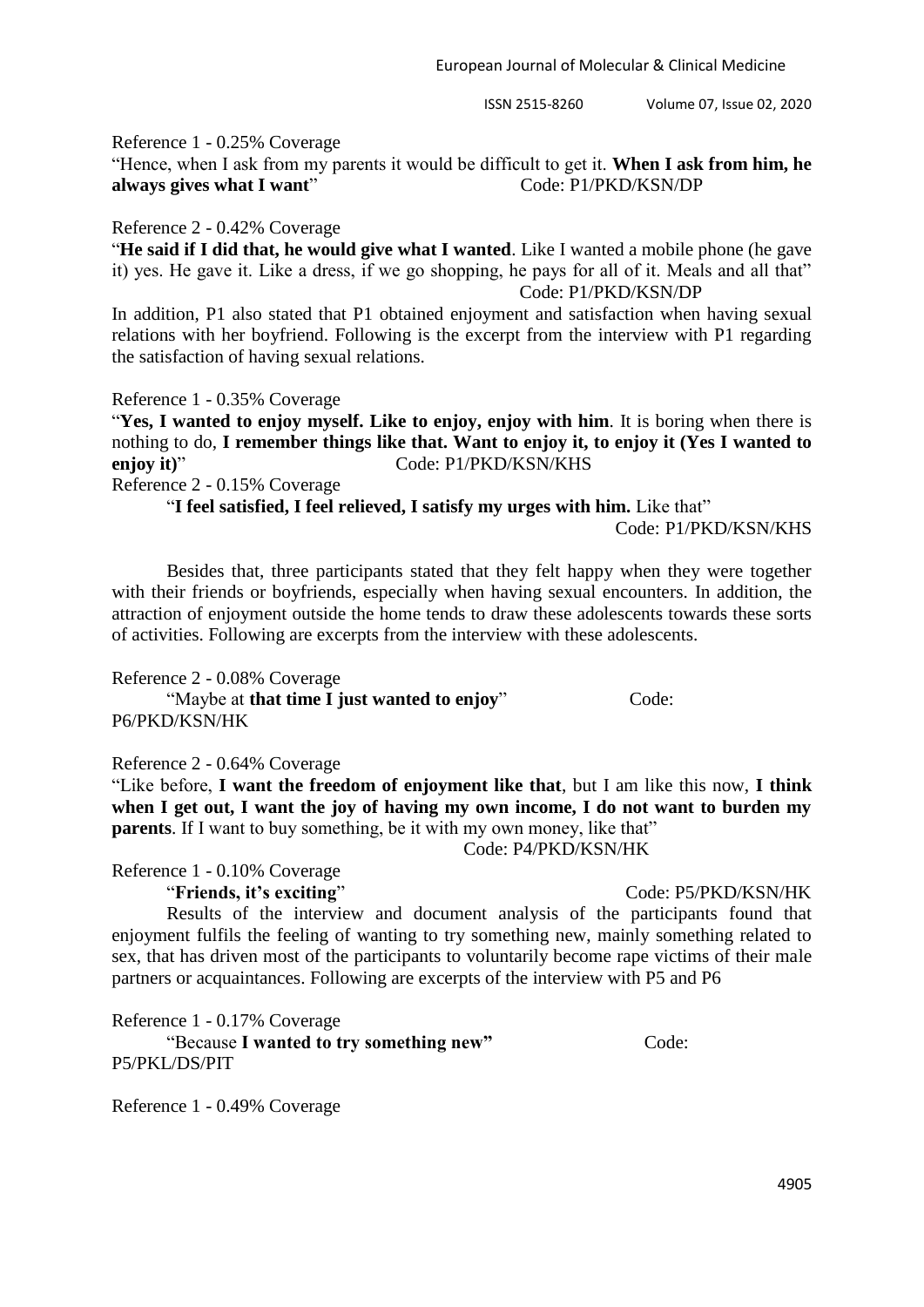ISSN 2515-8260 Volume 07, Issue 02, 2020

"He came near me, then I, because I also knew about that thing. I told him I did not want it, did not want all that. I do not know **how suddenly I felt like I wanted it, not that I wanted it (I did not care), yes I did not care**"**.** Code: P6/PKL/DS/PIT

Power

The fourth basic need is power. This need is divided into three sub-themes, namely controlled by the perpetrator, controlled by the family and being rebellious. Five participants stated that they were raped the first time because they were forced, such as they being controlled by the perpetrator. Besides being dragged, beaten and stepped on, many of the victims were threatened with injury, death etc. Following are several excerpts from the interview.

Reference 1 - 0.44% Coverage

"After that it happened. Then he parked by the side. By the side, he parked beside a lorry. It was in the morning at that time. **So, he did the indecent act (he took advantage of you in the lorry?) Yes"** Code: P3/PKD/KSA/DP

Reference 1 - 0.44% Coverage "I, **I did not have anything left (ehmm), I just followed what he said, what he wanted**" Code: P5/PKD/KSA/DP

Reference 1 - 2.60% Coverage

"First he said he wanted it. Then, I told him I did not want it. I was not ready to submit yet, some of them had lost their virginity, I lost my virginity at 16, like I had not done all these, I was scared of all these. **He then blandished me and lastly, he forced me (how did he force you?). He forced me by pulling me into the room, then he did it. (When he forced you, he entered the room and all that, what was your reaction, did you resist him?). I resisted but because he is a man, he is stronger. He had stepped on my chest. (at that time?). Yes…because he wanted it. He wanted sex**" Code: P8/PKD/KSA/DP

Moreover, there were some adolescents who protested against their parents' actions by being rebellious. When these adolescents' rebel, there is a big possibility that they would become vulnerable to influence from surroundings outside the house, which would then drive them to carry out sexual activities with their partners or acquaintances. Following is a statement from I3.

Reference 1 - 1.45% Coverage

"Then, when she grew up, she forgot, **she would misbehave and protest**. Then, sometimes, **she is not appreciated, the other children are appreciated, sometimes jealous… adolescents. Rebellious**. But actually, its only her feelings. Actually, her mother is ok, but of course, mothers sometimes overlook…the children"s feelings"

Code: I3/PKL/DS/MBR

Survival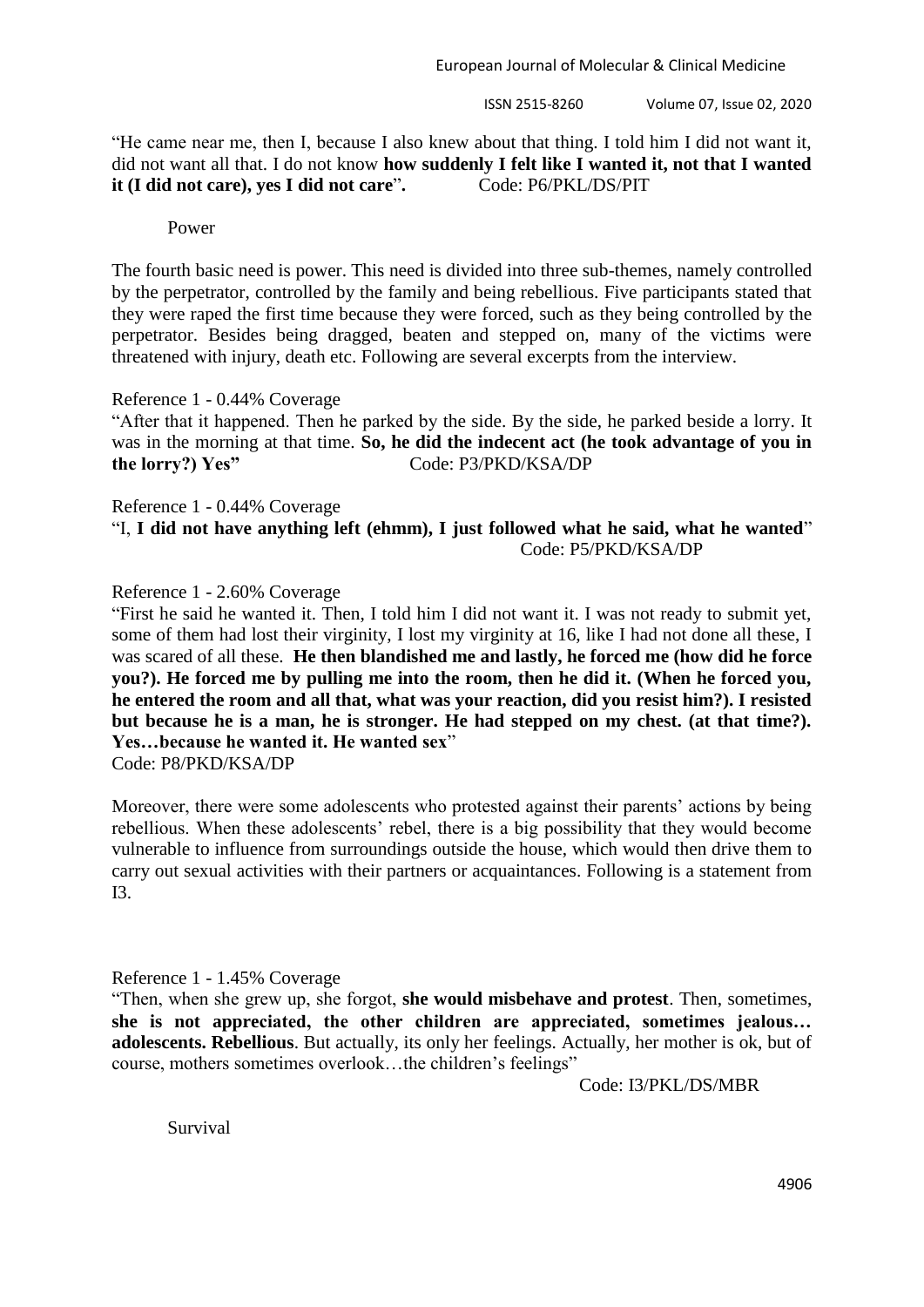ISSN 2515-8260 Volume 07, Issue 02, 2020

Based on interview and document analyses, the fifth basic need was a survival. Data triangulation found that three out of nine participants stated that they carried on with the relationship with the perpetrator because they wanted to fulfil the need for a viable life. For example, sexual needs, a home and life's essentials as well as daily needs. As for P1 and P7, they felt that sexual needs must be always fulfilled as well as the other needs of life. Hence, in order to continue with their viable life, they volunteered themselves to be continuously blemished by their respective boyfriends. Following are excerpts from interviews with P1 and P7.

Reference 3 - 0.34% Coverage

"**I feel that I like that thing, feel the pleasure and joy of that thing until I cannot leave it.** Even when he does not ask for it, I will ask for it myself"

Reference 4 - 0.35% Coverage

"Ehm.. I do not know. **I really feel I want it. In fact, in a month we do it numerous times. In a month we do it more than three times**" Code: P1/PKD/KLH

#### Reference 1 - 1.07% Coverage

"It was like that when P5 left the house, she left free form her family (aha). **There were no more family shackles, so it was just the boyfriend whom P5 depended upon (yes).** Ok, then it was just following whatever the boyfriend said"

Code: P5/PKD/KLH

Code: P1/PKD/KLH

#### **Discussion**

Based on the analysis elaborated in chapter 4, it was found that most participants in this study admitted that they had sexual relations with their partners in order to fulfil their basic needs that comprised five main aspects, namely love, freedom, fun, power and survival.

The love aspect is the most important aspect that relates basic needs with adolescent rape victims. The need for love is among the dominant factors that make adolescents susceptible to rape. Due to the attitude of having too much love and trust on their male partners, almost all participants in the study had become rape victims, either forcibly or voluntarily. Almost all of the participants lacked love and attention at home, especially from their parents. Hence, this had driven them to try obtaining love and attention from the outside, which was through their male partners or other male acquaintances. However, the love they obtained from their male partners had led to their rape and eventually to out-of-wedlock pregnancies.

The findings of this study were consistent with that of Ezarina et al., (2017), where respondents admitted that the reason for them having sexual relations was due to the feeling of love towards their male partners. Thus, due to their feeling of love and affection towards their partners, the respondents voluntarily surrendered themselves to their male partners in order to fulfil their sexual desires with the hope that the relationship founded on love and affection would last. Sexual relations because of this loving feeling actually is intended to fulfil the need for feelings of being loved, trusted and supported by their partners.

This study also found that almost all the participants were raped on a "mutually agreed" basis, where they had sexual relations voluntarily with the partners because they wanted to fulfil their urge to know. This finding was consistent with that of Norshafrin (2012), whereby the reason for the sexual abuse was the consequence of a "mutual agreement", in which the victim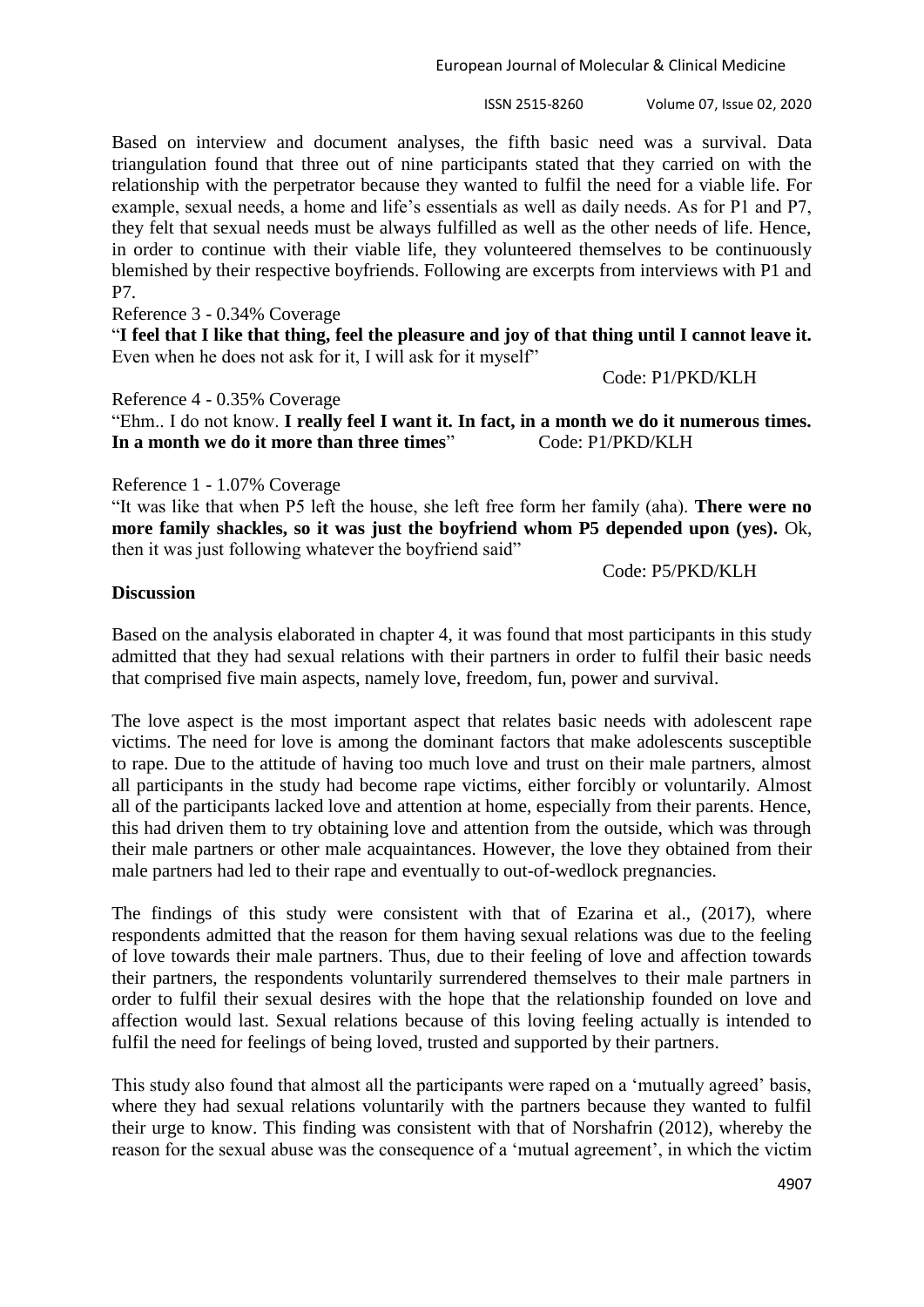ISSN 2515-8260 Volume 07, Issue 02, 2020

and perpetrator knew each other until eventually the victim was influenced to the blandishment of the perpetrator leading to the sexual encounter.

Besides that, the basic need for freedom is also a dominant element that relates the psychological factor of internal control with the adolescent rape victim. Hence, due to the intense passion to fulfil the desire for freedom and being influenced with a free lifestyle, the participants had become easily involved in various immoral activities, such as underage sexual activities that eventually led to rape. The findings showed that parents need to be vigilant and not to afford their children to much freedom without adequate supervision or monitoring. Parental attitudes such as being irresponsible and presuming that their children are already adults and therefore free to do whatever they want or make decisions, is one grossly irresponsible step presumption.

This finding was consistent with that of Ezarina et al., (2017), where sexual relations also occurred because respondents felt it reflected a free lifestyle and was much more convenient if there was no social control by adults. Here, sexual relations occurred because there was no parental control, especially concerning respondents who were living separately from their parents. Salhah (2012) also found that adolescent rape victims are adolescents who are not under any control as evidenced in the unfettered socialising with their boyfriends. Hence, this unfettered socialising as well as lack of parental supervision had caused adolescent rape victims to experience sexual addiction. This finding was further substantiated by Kamarul Azmi (2017), who found that an adolescent's unfettered socialising with friends who carry out immoral acts such as illicit sex, are among factors that cause adolescents to easily get involved with these illicit sexual activities.

Fun is another basic human need related to adolescent rape victims. The necessity to fulfil the fun need has driven the participants of this study to become rape victims. For example, P1 had sexual relations in order to fulfil the enjoyment need by receiving appreciation and sexual satisfaction from her boyfriend. This finding was supported by Ezarina et al., (2017), who found that feelings of love had caused the respondent to voluntarily give in to repeated sexual encounters in order to save the relationship with the boyfriend.

Besides that, adolescents were found to favour the fun element instead of the risks of sexual relationships itself and for them it is not a form of crime (Ezarina et al., 2017). This finding was supported by previous studies by Horvath and Giner-Sorolla (2007) and Sahl and Keen (2010; 2012). The most striking aspect in this study was obtaining entertainment and happiness, in which the participants stated that they felt happy when in the company of friends or their boyfriends, especially when having sexual relations.

Moreover, the aspect of power is also related to adolescent rape victims. When they were first raped, some participants were treated cruelly, such as being dragged, beaten, stepped on and sodomised, while some victims were threatened with injury, death etc. For example, P8 did not want to be raped, however, her boyfriend became violent and forced her, like pulling her hand and stepping on her chest because she fought back and rejected his advances to have sex. Besides that, P8 was also haunted by the father"s shadows so much so that she was frightened of her boyfriend and condescended to all his wants. This finding was supported by Glasser (1998) and Wubbolding (2011), who had referred to power as the desire to obtain respect and appreciation. In this situation, adolescent rape victims were controlled either by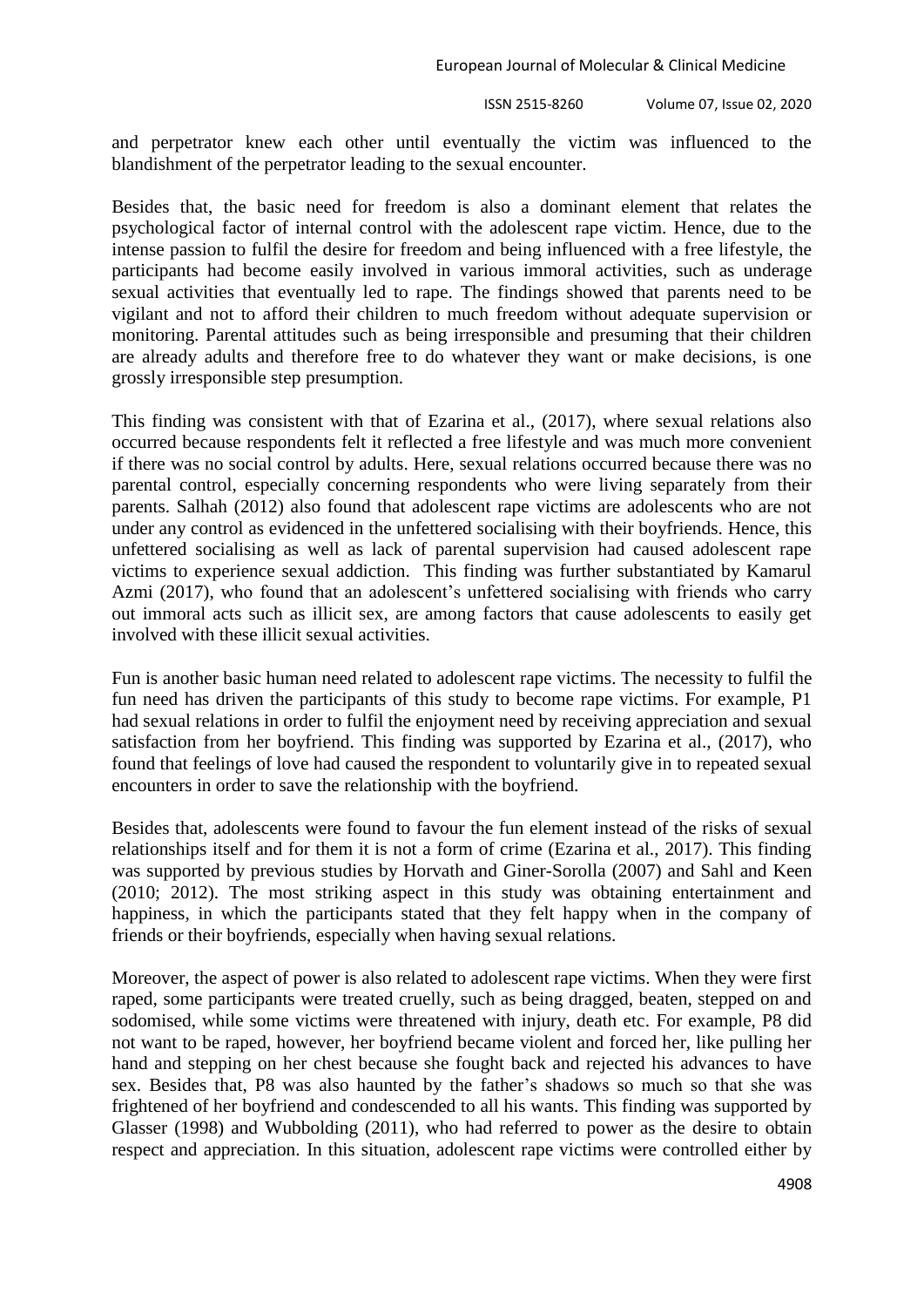the perpetrator or members of their own family and they had no choice or freedom to escape from becoming rape victims. Overall, it was found that participants in this study, who were also adolescent rape victims, were vulnerable and easily controlled by the perpetrators because the victims were still young, and they were powerless to fight the perpetrators.

The last aspect was a survival. Most of the factors that influenced adolescents to become rape victims was the desire to carry on with a viable lifestyle mainly due to stressful surroundings, such as houses that were cramped, noisy, not peaceful, unhappy family atmosphere, parents who are busy working long hours as well as the values and attitudes of the adolescent. A negative surrounding like this, with the addition of peer influence, could actually expose adolescents to deviant behaviour.

In the context of this study, participants stated that they carried on with the relationship with the perpetrator after the first rape because they wanted to fulfil the needs of a viable life, such as sexual needs, a home and someone to depend on as well as daily needs. Therefore, it can be concluded that most participants in this study were not aware whether their actions were wrong and could bring about negative effects onto themselves. Hence, due to the pressure to fulfil basic needs, such as sexual needs, a home etc., they continued to let themselves to be raped until they became pregnant out-of-wedlock.

## **Conclusion**

This study found that the problem of rape that befalls adolescents these days is influenced by five factors concerning basic needs, namely love, freedom, enjoyment, power and a viable life. Therefore, this matter warrants due attention because adolescent rape victims can be assisted in terms of counselling and guidance, religious education and moral support if the root of the problem can be identified. Accordingly, effective steps in the field of counselling psychology should focus specifically on efforts to plan modules for rape and sexual assault prevention and rehabilitation programs. Besides that, high impact studies would surely contribute new knowledge and provide a better understanding for all concerned, mainly adolescents, parents, teachers, government institutions, non-governmental organizations and society itself.

# **References**

Ahmad Jazimin Jusoh (2008). Penggunaan Terapi Realiti dalam Kalangan Kaunselor di Malaysia. Tesis Doktor Falsafah yang tidak diterbitkan. Bangi: Universiti Kebangsaan Malaysia.

Akta Kanak-kanak 2001. (Pindaan 2016). (n.d.).

Azizi Yahya & Badrulzaman Baharom (2013). Persekitaran Keluarga dan Kesannya Terhadap Tingkah Laku Devian Remaja. Journal of Education. 53(9) 1689-1699.

Azizi, Y. (2008). Pembentukan personaliti remaja. Kertas Kerja Seminar Kaunseling Keluarga, 1-16.

Danish Yusrie Mohd Khairul, & Mohammad Rahim Kamaluddin. (2017). Psikologi tingkah laku seks yang berbahaya dalam kalangan lelaki dewasa Malaysia yang belum berkahwin. Journal of Social Sciences and Humanities, 3(3).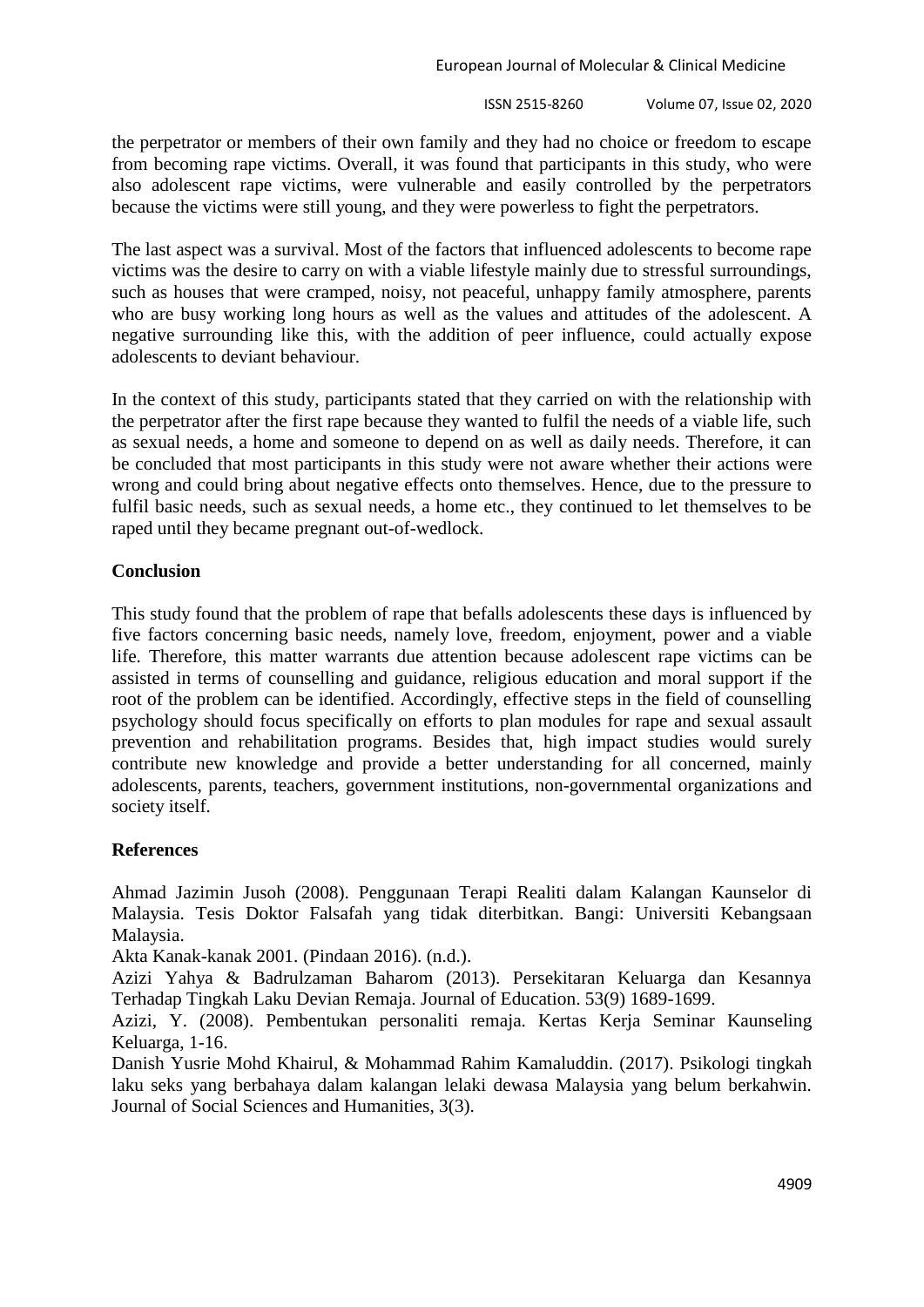Esa Abd Samad. (2011). Tingkah Laku Buli Daripada Perspektif Teori Pilihan (Choice Theory. Kajian Kes Di Sekolah Berasrama Penuh. Desertasi yang tidak diterbitkan. Tanjung Malim: Universiti Pendidikan Sultan Idris.

Ezarina Zakaria, Nur Farrah Alya Zakaria, Norulhuda Sarnon, & Nor Jana Saim. (2017). Penerimaan Mangsa Rogol Statutori Terhadap Diri Sendiri dan Pelaku: Satu Kajian Kes. Journal of Social Sciences and Humanities, 3(3).

Glasser, W. (1998). Choice theory: A new psychology of personal freedom. New York: HarperCollins.

Glasser, W. (2001). Counseling with choice theory: The new reality therapy. Diperoleh pada 26 Febuari 2018, daripada [www.wglasser.com/thenew.htm.](http://www.wglasser.com/thenew.htm)

Glasser, W. Wubbolding, R.E. (1995). Reality therapy. Current Psychotherapies, Fifth Edition, hlm. 293-321, sunt. R. J. Corsini & D. Wedding. Itasca: III: F. E Peacock.

Glasser, William (1998). Choice Theory. A New Psychology of Personal Freedom. New York: HarperCollins.

Indeks Jenanyah Malaysia 1980-2016. (2017). Diperoleh pada 26 Febuari 2018 daripada [http://www.data.gov.my/data/ms\\_MY/dataset/statitisk-jenayah-indeks-seluruh-malaysia](http://www.data.gov.my/data/ms_MY/dataset/statitisk-jenayah-indeks-seluruh-malaysia-mengikut-jenis-jenayah-negeri-dan-tahun)[mengikut-jenis-jenayah-negeri-dan-tahun.](http://www.data.gov.my/data/ms_MY/dataset/statitisk-jenayah-indeks-seluruh-malaysia-mengikut-jenis-jenayah-negeri-dan-tahun)

Jamaludin Mustafa & Kamarudin Ngah (2015). Jenanyah Rogol Isu dan penyelesaian. Sintok: Penerbit Universiti Utara Malaysia.

Kamarul Azmi Jasmi. (2017). Masalah Seksual dalam Kalangan Remaja dan Penyelesaiannya. Batasan dan Halangan Kecemerlangan. Johor Baharu: Penerbit Universiti Teknologi Malaysia.

Khadijah, A., Salina, N., Fauziah, I., Noremy, M. A., Mohd Suhaimi, M., dan Noorhasliza, M. N. (2012). Hamil luar nikah dalam kalangan remaja, Journal of Social Sciences and Humanities, 7(1), 131-140.

Klein, J.L. & Cooper, D.T. (2017). Do perceptions of statutory rape vary based on offender and victim pairings? Testing the effects of race and gender. Applied Psychology in Criminal Justice.  $13(1)$ :  $33 - 50$ .

Mohammad Aziz Shah Mohamed Arip. (2004). Delinkuen Juvenil dan Sosial. Pencegahan, Pemulihan dan Isu Kontemporari.Tanjong Malim: Warni Sdn. Bhd.

Nor Shafrin Ahmad. 2007. Mengenalpasti indikator tingkah laku mangsa penderaan seksual. Pusat Pengajian Ilmu Pendidikan, Universiti Sains Malaysia : Pulau Pinang

Nor Shafrin Ahmad. 2012. Mangsa dera seksual. Universiti Sains Malaysia : Pulau Pinang.

Saifol Hamree. (2013). Mangsa Serangan Seksual dan Kaunseling. Diperoleh pada 16 April 2018 daripada [https://pedangmerah01.blogspot.my/2013/02/mangsa-serangan-seksual-dan](https://pedangmerah01.blogspot.my/2013/02/mangsa-serangan-seksual-dan-kaunseling.html)[kaunseling.html.](https://pedangmerah01.blogspot.my/2013/02/mangsa-serangan-seksual-dan-kaunseling.html)

Salhah Abdullah. (2012). Harga diri, Kecelaruan Kognitif, Kemurungan, Nilai Moral dan Strategi Daya Tindak Remaja Mangsa Rogol. Tesis yang tidak diterbitkan. Bangi: Universiti Kebangsaan Malaysia.

Statistik kes rogol yang dilaporkan di Malaysia. Diperoleh pada 29 Mei 2018 daripada [https://iluminasi.com/bm/5-negeri-di-malaysia-yang-mempunyai-statistik-kes-jenayah-rogol](https://iluminasi.com/bm/5-negeri-di-malaysia-yang-mempunyai-statistik-kes-jenayah-rogol-paling-tinggi.html)[paling-tinggi.html.](https://iluminasi.com/bm/5-negeri-di-malaysia-yang-mempunyai-statistik-kes-jenayah-rogol-paling-tinggi.html)

Tanrikulu, T. (2015). Cyberbullying and basic needs: A predictive study within the framework of choice theory. Anthropologist, 20(3), 573–583.

Undang-undang Malaysia. (2002). Akta 574: Kanun keseksaan. International Law Book Services, 26. Diperoleh pada 3 April 2018 daripada <http://infolibnews.bernama.com:8080/doc/3033.pdf>

Wubbolding, R. E. (2001). Reality Therapy For the 21st Century. Routledge.